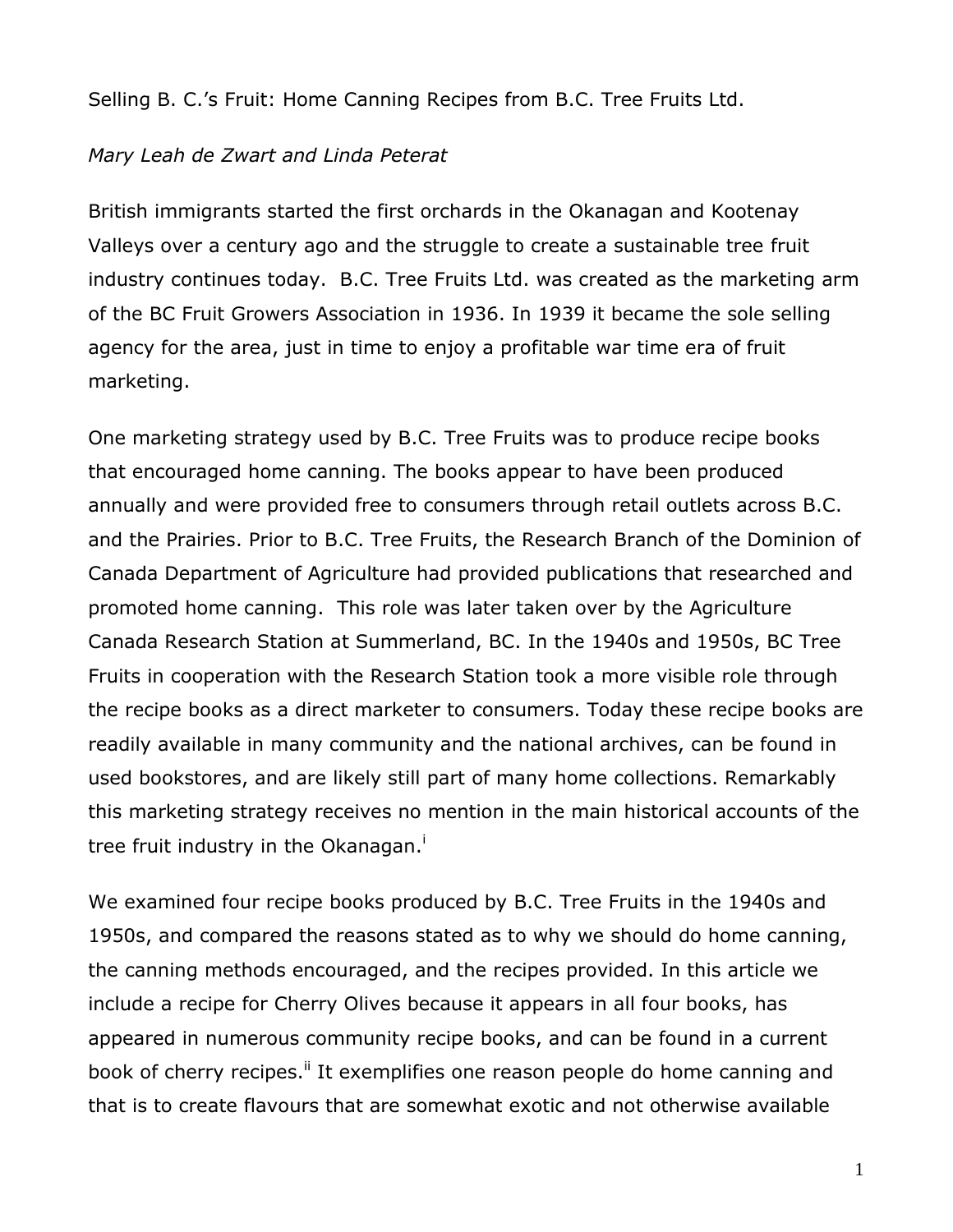locally. With the current increase in interest in locally grown foods, home canning shows signs of being more popular than ever.<sup>iii</sup>

The cover of the first book we examined, *Wartime Home Canning of B.C. Fruits*  (1944), shows a young girl with pigtails, holding up her skirt filled with peaches*.* "Food is considered as important as munitions," states the introduction, and specific instructions are given for using the correct ration coupons. Less time in transit means more time on the tree and the corresponding increase in natural sugar content and health-giving properties results from the intense Okanagan sunshine. "Insist on BC fruit," the book states, "It is a little later than imported but is worth waiting for." The hot-pack method of canning, in which fruit is cooked before being put into the jars, is recommended because it reduces the number of containers by 40 to 50 per cent. Canning without sugar is advised. Patriotism has a practical Canadian twist -- using tree-ripened fruit will require fewer sea shipments of sugar and therefore not risk the lives of sailors. Alice Stevens, a home economics teacher in Vernon who had obtained a B.Sc. in Home Economics from the University of Manitoba in 1923, edited the book.

*Home Canning of B.C. Fruits* (1947), also edited by Stevens, features the same girl on the cover, this time holding a basket of apples. The focus in this book changes from winning the war to winning over the housewife. It proclaims: Housewives will look with pride at the natural colour and appearance of their home canning efforts. Canning will encourage the housewife's natural instinct to "squirrel" away food for the winter. And, nutrition is given as a further reason for canning with the reminder that Canada's Food Rules call for at least one serving of fruit each day. The book offers support and encouragement for housewives. Canning requires planning, the book concedes, and advises housewives to have their "decks cleared of other household activities" so they could "go right at it."

In both the 1944 and 1947 books, canning methods are complex with different recommendations and recipes for each fruit. Although the 1947 edition again recommends the hot-pack method, the reason changes from decreasing the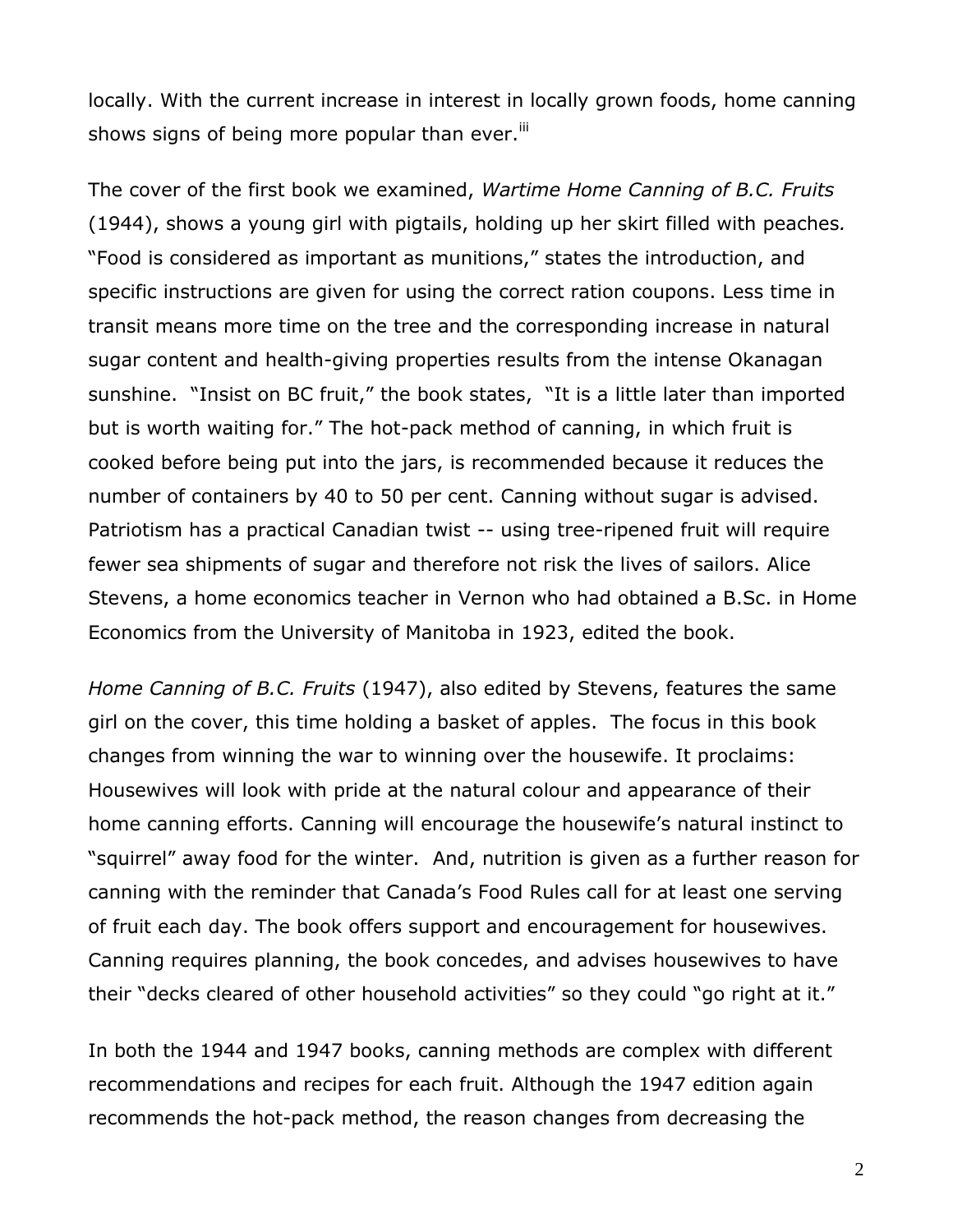number of required containers to being able to pack more fruit into each jar and process the jars for a shorter period of time. Proportions for thin, medium and thick syrups are provided, with the suggestion that thin (one cup sugar to two cups water) was the most popular because people had lost their taste for the thick syrup (two cups sugar to one cup water) used in pre-ration days.

Both books describe the varieties of each fruit available on the market, and the 1947 book gives considerably more space to recipes and uses. Both books recommend canning over jam making as a better use of resources. A combination of plums and apples is recommended for jam because the two fruits supplement each other for acid and pectin and thus require less sugar. The 1947 book includes a section on Frosted Foods, a nod to the increasing number of consumers who have access to frozen food lockers.

Two additional undated, post-1952 recipe books credit Dorothy Britton as editor. Britton obtained her B.Sc. in Home Economics from Macdonald Institute in 1939 and was hired by the Summerland Experimental Station in 1952. She appears on the cover of the *B.C. Fruit Preserving Guide*, holding a jar of neatly labeled prune plums in front of three rows of shiny, fruit-filled jars. In this book marketing is more direct and explicit. Consumers are instructed to look for the B.C. Tree Fruits logo on every box of fruit. Home canning is encouraged as an easy and satisfying art. It is now claimed that the fruit is "scientifically picked" and "properly packed" to provide the "very best fresh fruit eating and the finest preserves." In contrast to the two earlier publications, Britton's approach is to demystify canning and preserving by shortening and simplifying instructions. Where a paragraph had previously been used to describe canning without sugar, in this edition two short sentences do. Recipes fill almost six pages of the 15-page booklet and the use of *Certo* is encouraged in jams and jellies.

The cover of *Your Home Canning Guide for Sunshine Meals,* the second of the books edited by Britton, features a delicious looking jar of peach preserves superimposed on a stunning view of an Okanagan lake. The foreword directly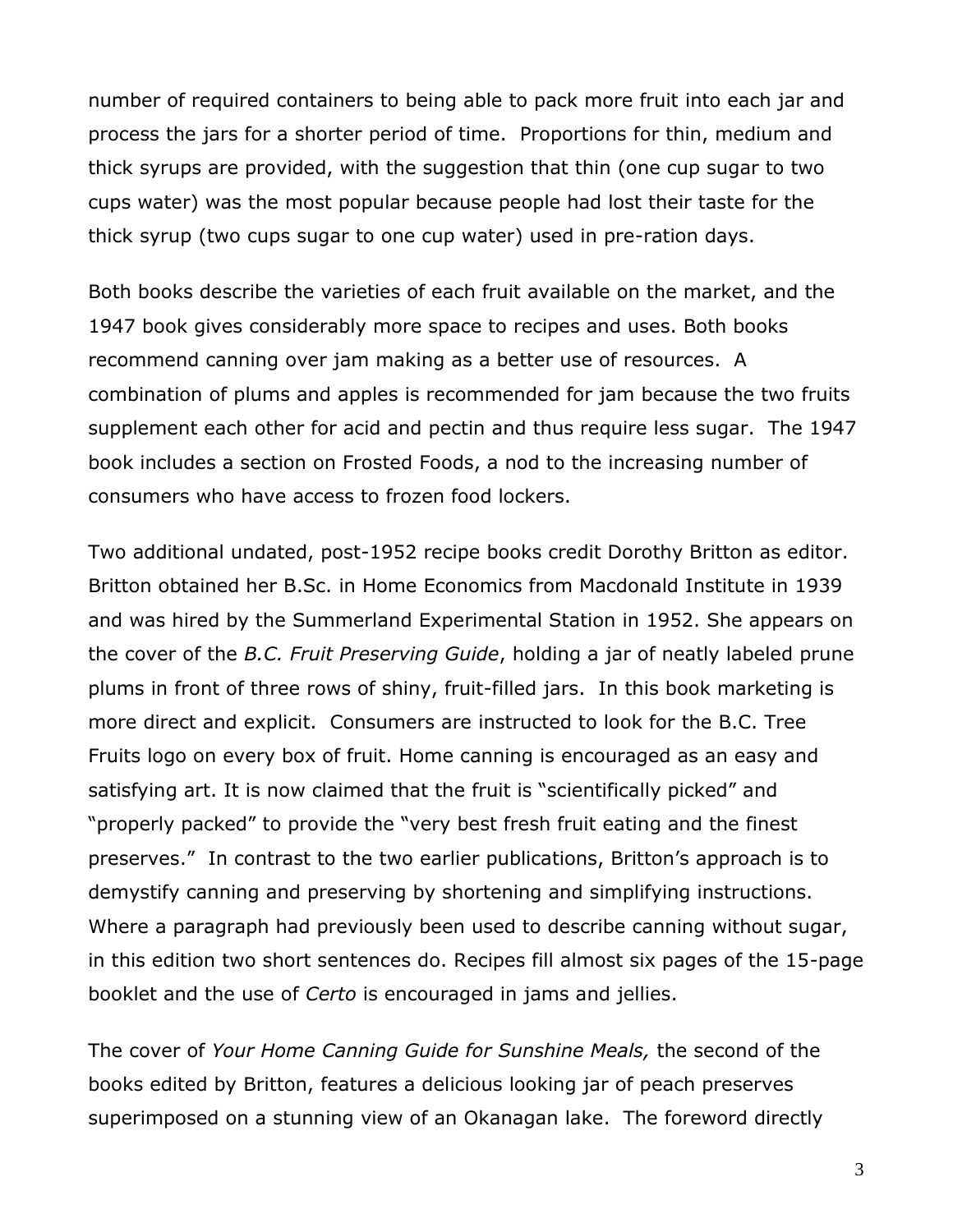addresses the intended audience of Western Canadian homemakers with a description of the excellent fruit-growing conditions of the Okanagan Valley. Once again reference is made to scientific picking and proper packing. Big red letters remind homemakers to wait for the superior flavour and appearance of B.C. fruit. Economy is encouraged. "B.C. peak-of-the-season preserving prices will make it well worth your while." Varieties of available fruits are extensively described and photographs show actual packing methods. More photographs are used to illustrate the canning procedures. The recipe section is enlarged to eight pages out of fifteen. The cold pack method is recommended because it produces a better-looking product that resembles commercial canning. Homemakers are instructed on how to make their food more attractive. For example the B.C. Special Fruit Salad recipe features a half pear or peach on a bed of watercress, flanked with finger sandwiches filled with chicken and celery salad, around which is arranged celery sticks filled with cream cheese and chopped nuts, garnished with cherries or grapes.

The four recipe books reflect economic and societal changes in Canada as much as they show the how-to of canning and preserving. During this time period, the target audience changes from the wartime housewife whose work was as important to the war effort as guns, to the postwar homemaker who was expected to make things look nice and support the economy. The recipe books edited by Stevens promoted thrift in order to win the war and recover from its effects. Those by Britton promoted appearance and increased use of resources, a micro economic example of increasing consumer spending in order to prevent the recurrence of macro-economic problems.

Home canning in 2007 can be seen as both nostalgic and ideological; nostalgic because it takes us back to the kitchens of our mothers and grandmothers "putting away" nature's bounty, and ideological because it promotes food security through the use of local foods. Cherry olives epitomize the sustainability value inherent in canning. We can hardly wait for the Okanagan cherries to be in season to try this ever-popular recipe.